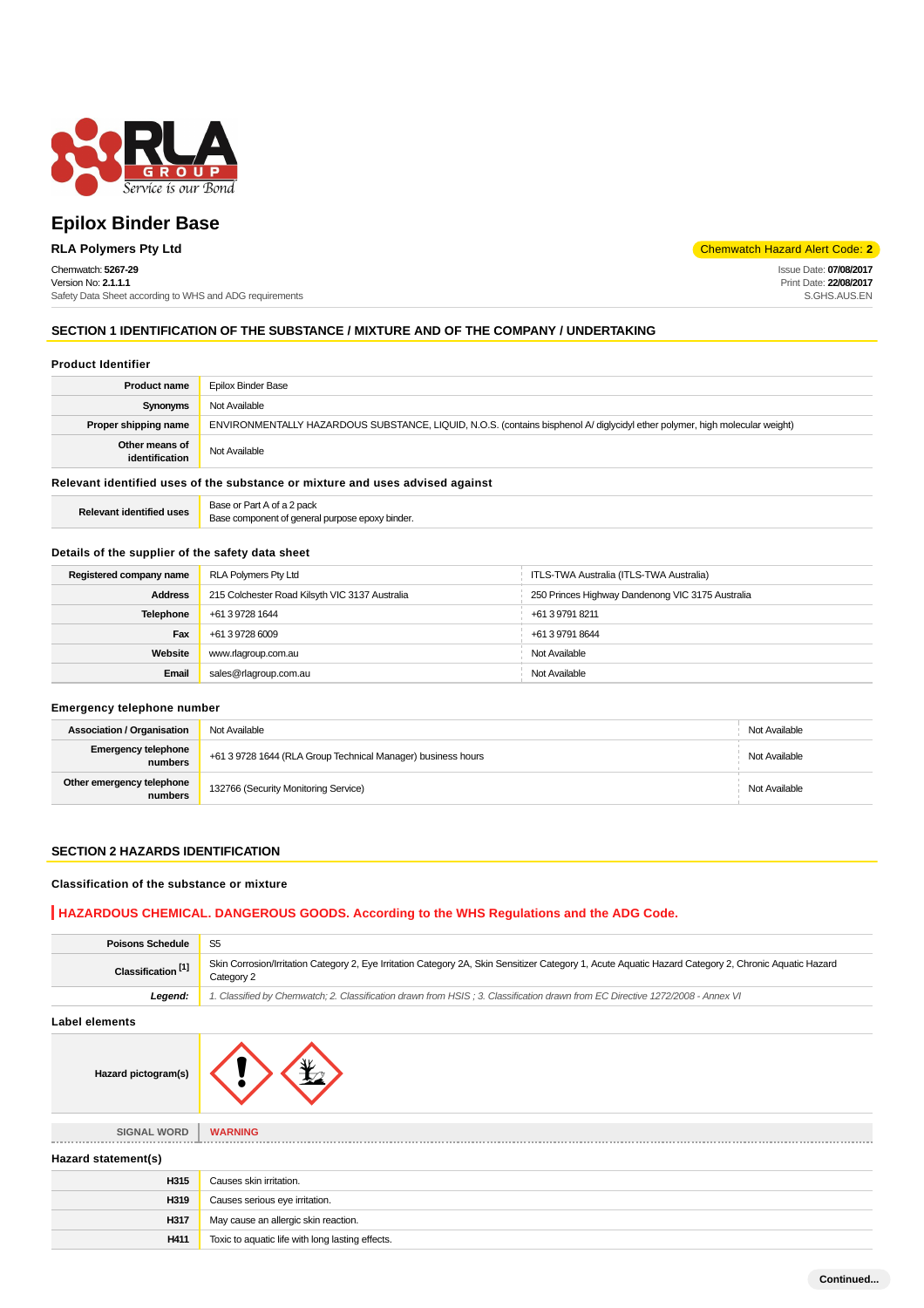# **Precautionary statement(s) Prevention**

| P280             | Wear protective gloves/protective clothing/eye protection/face protection. |
|------------------|----------------------------------------------------------------------------|
| P <sub>261</sub> | Avoid breathing mist/vapours/spray.                                        |
| P273             | Avoid release to the environment.                                          |
| P272             | Contaminated work clothing should not be allowed out of the workplace.     |

# **Precautionary statement(s) Response**

| P362           | Take off contaminated clothing and wash before reuse.                                                                            |
|----------------|----------------------------------------------------------------------------------------------------------------------------------|
| P302+P352      | IF ON SKIN: Wash with plenty of soap and water.                                                                                  |
| P305+P351+P338 | IF IN EYES: Rinse cautiously with water for several minutes. Remove contact lenses, if present and easy to do. Continue rinsing. |
| P333+P313      | If skin irritation or rash occurs: Get medical advice/attention.                                                                 |

### **Precautionary statement(s) Storage**

Not Applicable

### **Precautionary statement(s) Disposal**

| . | nancı<br>a mere<br>צונ<br><b>WIII</b> |
|---|---------------------------------------|
|   |                                       |

# **SECTION 3 COMPOSITION / INFORMATION ON INGREDIENTS**

### **Substances**

See section below for composition of Mixtures

### **Mixtures**

| <b>CAS No</b> | %[weight] | Name                                                         |
|---------------|-----------|--------------------------------------------------------------|
| 25068-38-6    | >60       | bisphenol A/ diglycidyl ether polymer, high molecular weight |
|               |           | reactive diluent as                                          |
| 68609-97-2    | 10-30     | (C12-14)alkylglycidyl ether                                  |
| Not Available | $1 - 10$  | Ingredients determined not to be hazardous                   |

# **SECTION 4 FIRST AID MEASURES**

### **Description of first aid measures**

| <b>Eye Contact</b>  | If this product comes in contact with the eyes:<br>• Wash out immediately with fresh running water.<br>Ensure complete irrigation of the eye by keeping eyelids apart and away from eye and moving the eyelids by occasionally lifting the upper and lower lids.<br>► Seek medical attention without delay; if pain persists or recurs seek medical attention.<br>► Removal of contact lenses after an eye injury should only be undertaken by skilled personnel. |
|---------------------|-------------------------------------------------------------------------------------------------------------------------------------------------------------------------------------------------------------------------------------------------------------------------------------------------------------------------------------------------------------------------------------------------------------------------------------------------------------------|
| <b>Skin Contact</b> | If skin contact occurs:<br>In mediately remove all contaminated clothing, including footwear.<br>Flush skin and hair with running water (and soap if available).<br>▶ Seek medical attention in event of irritation.                                                                                                                                                                                                                                              |
| <b>Inhalation</b>   | If fumes, aerosols or combustion products are inhaled remove from contaminated area.<br>Other measures are usually unnecessary.                                                                                                                                                                                                                                                                                                                                   |
| Ingestion           | $\blacktriangleright$ Immediately give a glass of water.<br>First aid is not generally required. If in doubt, contact a Poisons Information Centre or a doctor.                                                                                                                                                                                                                                                                                                   |
|                     |                                                                                                                                                                                                                                                                                                                                                                                                                                                                   |

**Indication of any immediate medical attention and special treatment needed**

Treat symptomatically.

# **SECTION 5 FIREFIGHTING MEASURES**

# **Extinguishing media**

- Foam.
- Dry chemical powder.
- BCF (where regulations permit).
- Carbon dioxide.

### **Special hazards arising from the substrate or mixture**

| Fire Incompatibility           | Avoid contamination with oxidising agents i.e. nitrates, oxidising acids, chlorine bleaches, pool chlorine etc. as ignition may result                                                                                                                                                                  |  |
|--------------------------------|---------------------------------------------------------------------------------------------------------------------------------------------------------------------------------------------------------------------------------------------------------------------------------------------------------|--|
| <b>Advice for firefighters</b> |                                                                                                                                                                                                                                                                                                         |  |
| <b>Fire Fighting</b>           | Alert Fire Brigade and tell them location and nature of hazard.<br>• Wear full body protective clothing with breathing apparatus.<br>• Prevent, by any means available, spillage from entering drains or water course.<br>• Use water delivered as a fine spray to control fire and cool adjacent area. |  |
| <b>Fire/Explosion Hazard</b>   | $\triangleright$ Combustible.<br>Slight fire hazard when exposed to heat or flame.<br>► Heating may cause expansion or decomposition leading to violent rupture of containers.                                                                                                                          |  |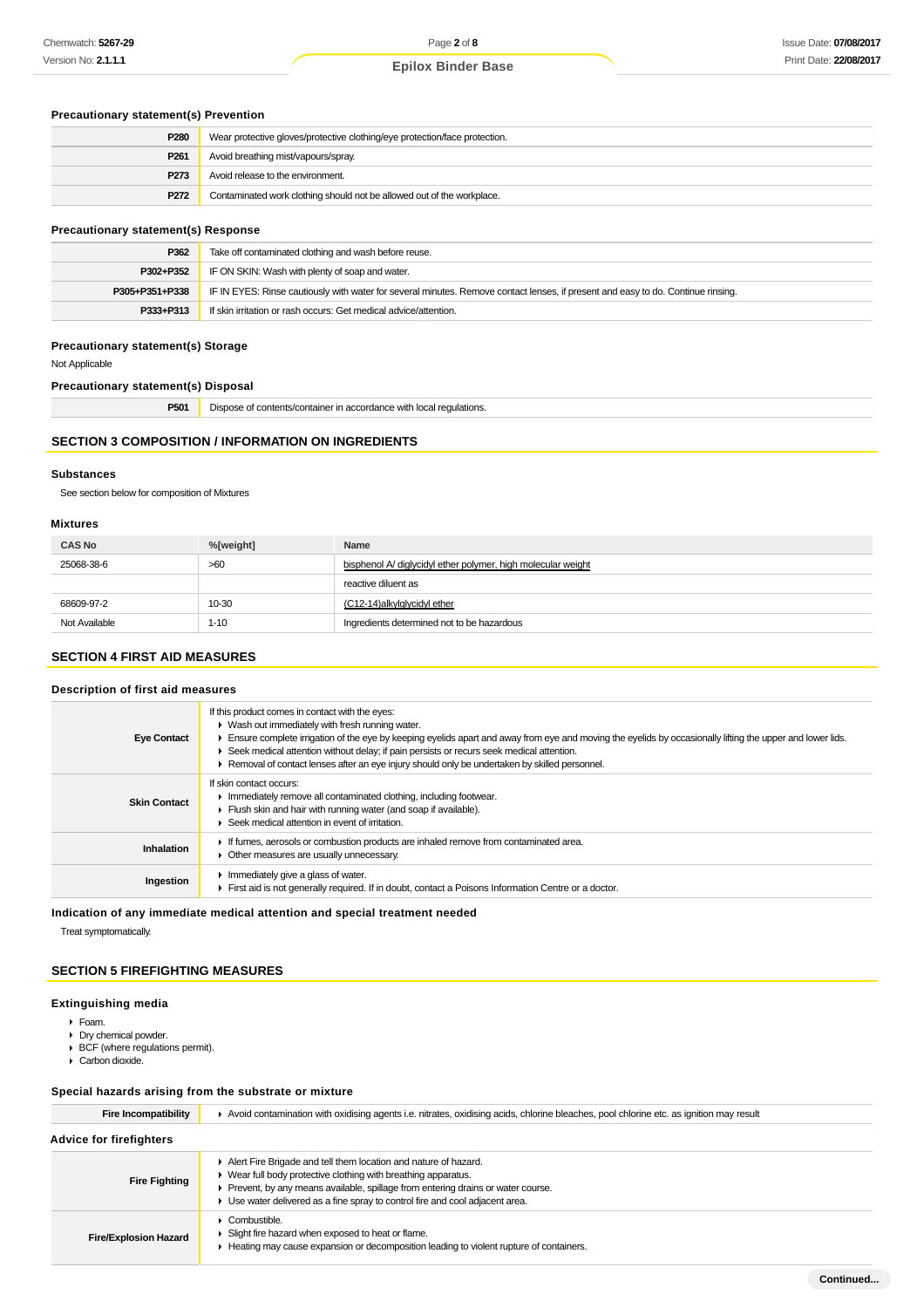|                | • On combustion, may emit toxic fumes of carbon monoxide (CO).<br>Combustion products include:<br>carbon dioxide (CO2) |
|----------------|------------------------------------------------------------------------------------------------------------------------|
|                | aldehydes                                                                                                              |
|                | other pyrolysis products typical of burning organic material.                                                          |
|                | NOTE: Burns with intense heat. Produces melting, flowing, burning liquid and dense acrid black smoke.                  |
| <b>HAZCHEM</b> | $-3Z$                                                                                                                  |

# **SECTION 6 ACCIDENTAL RELEASE MEASURES**

### **Personal precautions, protective equipment and emergency procedures**

See section 8

### **Environmental precautions**

See section 12

### **Methods and material for containment and cleaning up**

| <b>Minor Spills</b> | Environmental hazard - contain spillage.<br>$\triangleright$ Clean up all spills immediately.<br>Avoid breathing vapours and contact with skin and eyes.<br>$\triangleright$ Control personal contact with the substance, by using protective equipment.<br>Contain and absorb spill with sand, earth, inert material or vermiculite. |
|---------------------|---------------------------------------------------------------------------------------------------------------------------------------------------------------------------------------------------------------------------------------------------------------------------------------------------------------------------------------|
| <b>Major Spills</b> | Environmental hazard - contain spillage.<br>Moderate hazard.<br>• Clear area of personnel and move upwind.<br>Alert Fire Brigade and tell them location and nature of hazard.<br>• Wear breathing apparatus plus protective gloves.                                                                                                   |

Personal Protective Equipment advice is contained in Section 8 of the SDS.

# **SECTION 7 HANDLING AND STORAGE**

### **Precautions for safe handling**

| Safe handling     | • DO NOT allow clothing wet with material to stay in contact with skin<br>Avoid all personal contact, including inhalation.<br>• Wear protective clothing when risk of exposure occurs.<br>$\blacktriangleright$ Use in a well-ventilated area.<br>▶ Prevent concentration in hollows and sumps. |
|-------------------|--------------------------------------------------------------------------------------------------------------------------------------------------------------------------------------------------------------------------------------------------------------------------------------------------|
| Other information | Store in original containers.<br>▶ Keep containers securely sealed.<br>▶ No smoking, naked lights or ignition sources.<br>Store in a cool, dry, well-ventilated area.                                                                                                                            |

# **Conditions for safe storage, including any incompatibilities**

| Suitable container      | $\blacktriangleright$ Metal can or drum<br>▶ Packaging as recommended by manufacturer.<br>• Check all containers are clearly labelled and free from leaks.                                                                                                                                                                                                                                                                                                                                                                                                                                                                                                             |
|-------------------------|------------------------------------------------------------------------------------------------------------------------------------------------------------------------------------------------------------------------------------------------------------------------------------------------------------------------------------------------------------------------------------------------------------------------------------------------------------------------------------------------------------------------------------------------------------------------------------------------------------------------------------------------------------------------|
| Storage incompatibility | Avoid reaction with amines, mercaptans, strong acids and oxidising agents<br>Glycidyl ethers:<br>may form unstable peroxides on storage in air ,light, sunlight, UV light or other ionising radiation, trace metals - inhibitor should be maintained at adequate<br>levels<br>may polymerise in contact with heat, organic and inorganic free radical producing initiators<br>may polymerise with evolution of heat in contact with oxidisers, strong acids, bases and amines<br>F react violently with strong oxidisers, permanganates, peroxides, acyl halides, alkalis, ammonium persulfate, bromine dioxide<br>attack some forms of plastics, coatings, and rubber |

# **SECTION 8 EXPOSURE CONTROLS / PERSONAL PROTECTION**

# **Control parameters**

### **OCCUPATIONAL EXPOSURE LIMITS (OEL)**

**INGREDIENT DATA**

Not Available

# **EMERGENCY LIMITS**

| Ingredient                                                         | <b>Material name</b>                                | TEEL-1              | TEEL-2    | TEEL-3      |
|--------------------------------------------------------------------|-----------------------------------------------------|---------------------|-----------|-------------|
| bisphenol A/ diglycidyl ether<br>polymer, high molecular<br>weight | Epoxy resin includes EPON 1001, 1007, 820, ERL-2795 | $90 \text{ mg/m}$   | 990 mg/m3 | 5,900 mg/m3 |
|                                                                    |                                                     |                     |           |             |
| Ingredient                                                         | <b>Original IDLH</b>                                | <b>Revised IDLH</b> |           |             |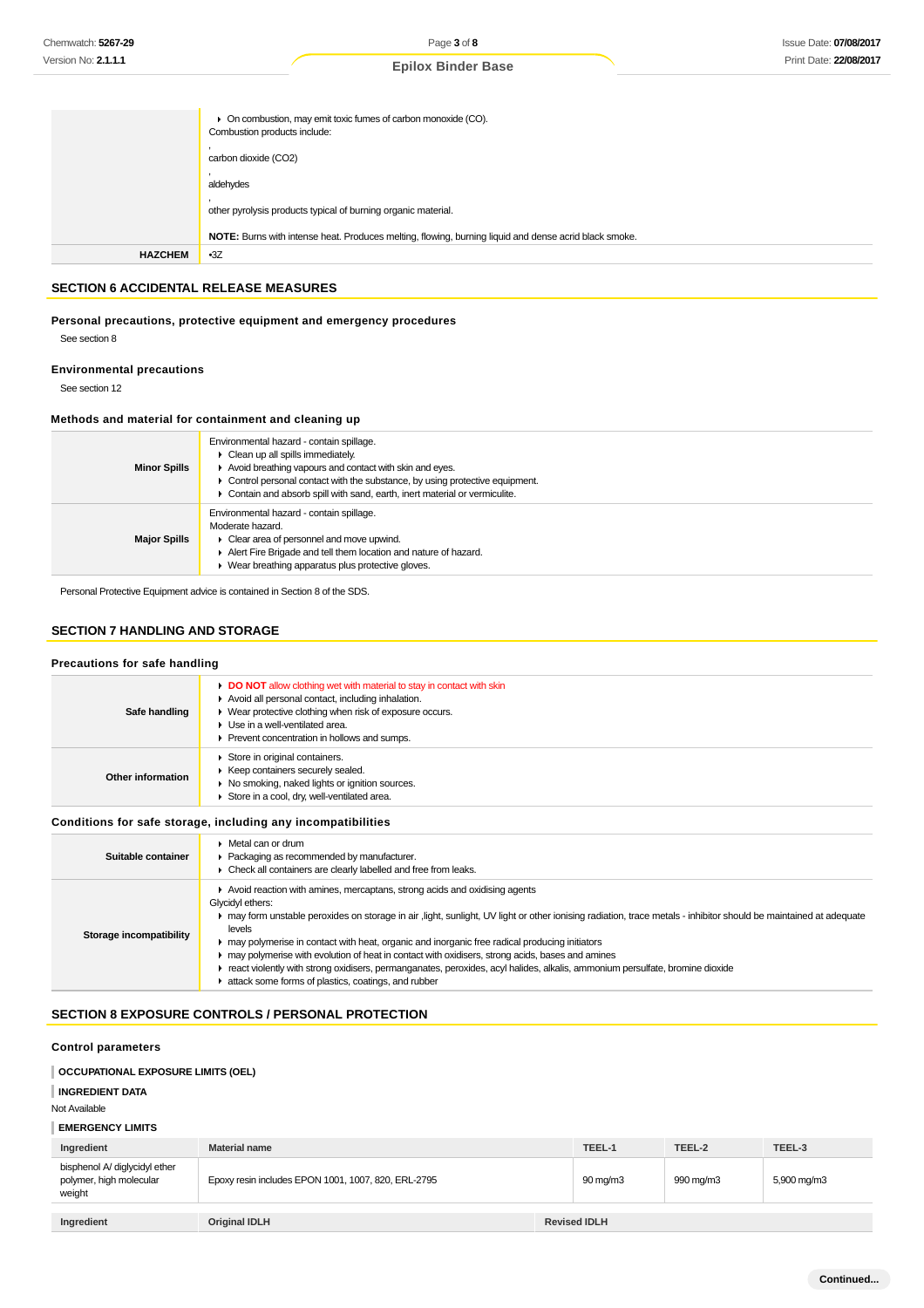| bisphenol A/ diglycidyl ether<br>polymer, high molecular<br>weight | Not Available                                                                                                                                                                                                                                                                                                                                                                                                                                                                                                                                                                                                                                                                                                                                                                                                                                                                                 | Not Available                                                                                                                                                                                                                                                                                                                                                                                                                                                                           |  |  |
|--------------------------------------------------------------------|-----------------------------------------------------------------------------------------------------------------------------------------------------------------------------------------------------------------------------------------------------------------------------------------------------------------------------------------------------------------------------------------------------------------------------------------------------------------------------------------------------------------------------------------------------------------------------------------------------------------------------------------------------------------------------------------------------------------------------------------------------------------------------------------------------------------------------------------------------------------------------------------------|-----------------------------------------------------------------------------------------------------------------------------------------------------------------------------------------------------------------------------------------------------------------------------------------------------------------------------------------------------------------------------------------------------------------------------------------------------------------------------------------|--|--|
| (C12-14)alkylglycidyl ether                                        | Not Available                                                                                                                                                                                                                                                                                                                                                                                                                                                                                                                                                                                                                                                                                                                                                                                                                                                                                 | Not Available                                                                                                                                                                                                                                                                                                                                                                                                                                                                           |  |  |
| Ingredients determined not to<br>be hazardous                      | Not Available                                                                                                                                                                                                                                                                                                                                                                                                                                                                                                                                                                                                                                                                                                                                                                                                                                                                                 | Not Available                                                                                                                                                                                                                                                                                                                                                                                                                                                                           |  |  |
| Exposure controls                                                  |                                                                                                                                                                                                                                                                                                                                                                                                                                                                                                                                                                                                                                                                                                                                                                                                                                                                                               |                                                                                                                                                                                                                                                                                                                                                                                                                                                                                         |  |  |
| Appropriate engineering<br>controls                                | Engineering controls are used to remove a hazard or place a barrier between the worker and the hazard. Well-designed engineering controls can be highly<br>effective in protecting workers and will typically be independent of worker interactions to provide this high level of protection.<br>The basic types of engineering controls are:<br>Process controls which involve changing the way a job activity or process is done to reduce the risk.<br>Enclosure and/or isolation of emission source which keeps a selected hazard "physically" away from the worker and ventilation that strategically "adds" and<br>"removes" air in the work environment.                                                                                                                                                                                                                               |                                                                                                                                                                                                                                                                                                                                                                                                                                                                                         |  |  |
| <b>Personal protection</b>                                         |                                                                                                                                                                                                                                                                                                                                                                                                                                                                                                                                                                                                                                                                                                                                                                                                                                                                                               |                                                                                                                                                                                                                                                                                                                                                                                                                                                                                         |  |  |
| Eye and face protection                                            | ▶ Safety glasses with side shields.<br>$\triangleright$ Chemical goggles.<br>► Contact lenses may pose a special hazard; soft contact lenses may absorb and concentrate irritants. A written policy document, describing the wearing of<br>lenses or restrictions on use, should be created for each workplace or task.                                                                                                                                                                                                                                                                                                                                                                                                                                                                                                                                                                       |                                                                                                                                                                                                                                                                                                                                                                                                                                                                                         |  |  |
| <b>Skin protection</b>                                             | See Hand protection below                                                                                                                                                                                                                                                                                                                                                                                                                                                                                                                                                                                                                                                                                                                                                                                                                                                                     |                                                                                                                                                                                                                                                                                                                                                                                                                                                                                         |  |  |
| Hands/feet protection                                              | <b>NOTE:</b><br>all possible skin contact.<br>• Contaminated leather items, such as shoes, belts and watch-bands should be removed and destroyed.<br>The selection of suitable gloves does not only depend on the material, but also on further marks of quality which vary from manufacturer to manufacturer. Where<br>to the application.<br>The exact break through time for substances has to be obtained from the manufacturer of the protective gloves and has to be observed when making a final<br>choice.<br>Personal hygiene is a key element of effective hand care.<br>• When handling liquid-grade epoxy resins wear chemically protective gloves (e.g nitrile or nitrile-butatoluene rubber), boots and aprons.<br>► DO NOT use cotton or leather (which absorb and concentrate the resin), polyvinyl chloride, rubber or polyethylene gloves (which absorb the resin).<br>use. | The material may produce skin sensitisation in predisposed individuals. Care must be taken, when removing gloves and other protective equipment, to avoid<br>the chemical is a preparation of several substances, the resistance of the glove material can not be calculated in advance and has therefore to be checked prior<br>DO NOT use barrier creams containing emulsified fats and oils as these may absorb the resin; silicone-based barrier creams should be reviewed prior to |  |  |
| <b>Body protection</b>                                             | See Other protection below                                                                                                                                                                                                                                                                                                                                                                                                                                                                                                                                                                                                                                                                                                                                                                                                                                                                    |                                                                                                                                                                                                                                                                                                                                                                                                                                                                                         |  |  |
| Other protection                                                   | • Overalls.<br>▶ P.V.C. apron.<br>▶ Barrier cream.                                                                                                                                                                                                                                                                                                                                                                                                                                                                                                                                                                                                                                                                                                                                                                                                                                            |                                                                                                                                                                                                                                                                                                                                                                                                                                                                                         |  |  |
| <b>Thermal hazards</b>                                             | Not Available                                                                                                                                                                                                                                                                                                                                                                                                                                                                                                                                                                                                                                                                                                                                                                                                                                                                                 |                                                                                                                                                                                                                                                                                                                                                                                                                                                                                         |  |  |

### **Respiratory protection**

Type A-P Filter of sufficient capacity. (AS/NZS 1716 & 1715, EN 143:2000 & 149:2001, ANSI Z88 or national equivalent)

Selection of the Class and Type of respirator will depend upon the level of breathing zone contaminant and the chemical nature of the contaminant. Protection Factors (defined as the ratio of contaminant outside and inside the mask) may also be important.

| Required minimum protection factor | Maximum gas/vapour concentration present in air p.p.m. (by volume) | <b>Half-face Respirator</b> | <b>Full-Face Respirator</b> |
|------------------------------------|--------------------------------------------------------------------|-----------------------------|-----------------------------|
| up to 10                           | 1000                                                               | A-AUS / Class1 P2           |                             |
| up to 50                           | 1000                                                               |                             | A-AUS / Class 1 P2          |
| up to 50                           | 5000                                                               | Airline *                   |                             |
| up to 100                          | 5000                                                               |                             | A-2 P2                      |
| up to 100                          | 10000                                                              |                             | A-3 P2                      |
| $100+$                             |                                                                    |                             | Airline**                   |

\* - Continuous Flow \*\* - Continuous-flow or positive pressure demand

A(All classes) = Organic vapours, B AUS or B1 = Acid gasses, B2 = Acid gas or hydrogen cyanide(HCN), B3 = Acid gas or hydrogen cyanide(HCN), E = Sulfur dioxide(SO2), G = Agricultural chemicals, K = Ammonia(NH3), Hg = Mercury, NO = Oxides of nitrogen, MB = Methyl bromide, AX = Low boiling point organic compounds(below 65 degC)

Cartridge respirators should never be used for emergency ingress or in areas of unknown vapour concentrations or oxygen content. The wearer must be warned to leave the contaminated area immediately on detecting any odours through the respirator. The odour may indicate that the mask is not functioning properly, that the vapour concentration is too high, or that the mask is not properly fitted. Because of these limitations, only restricted use of cartridge respirators is considered appropriate.

# **SECTION 9 PHYSICAL AND CHEMICAL PROPERTIES**

### **Information on basic physical and chemical properties**

| Appearance            | Transparent liquid; does not mix with water. |                                                   |               |
|-----------------------|----------------------------------------------|---------------------------------------------------|---------------|
| <b>Physical state</b> | Liauid                                       | Relative density (Water = 1)                      | $1.0 - 1.1$   |
| Odour                 | Not Available                                | <b>Partition coefficient</b><br>n-octanol / water | Not Available |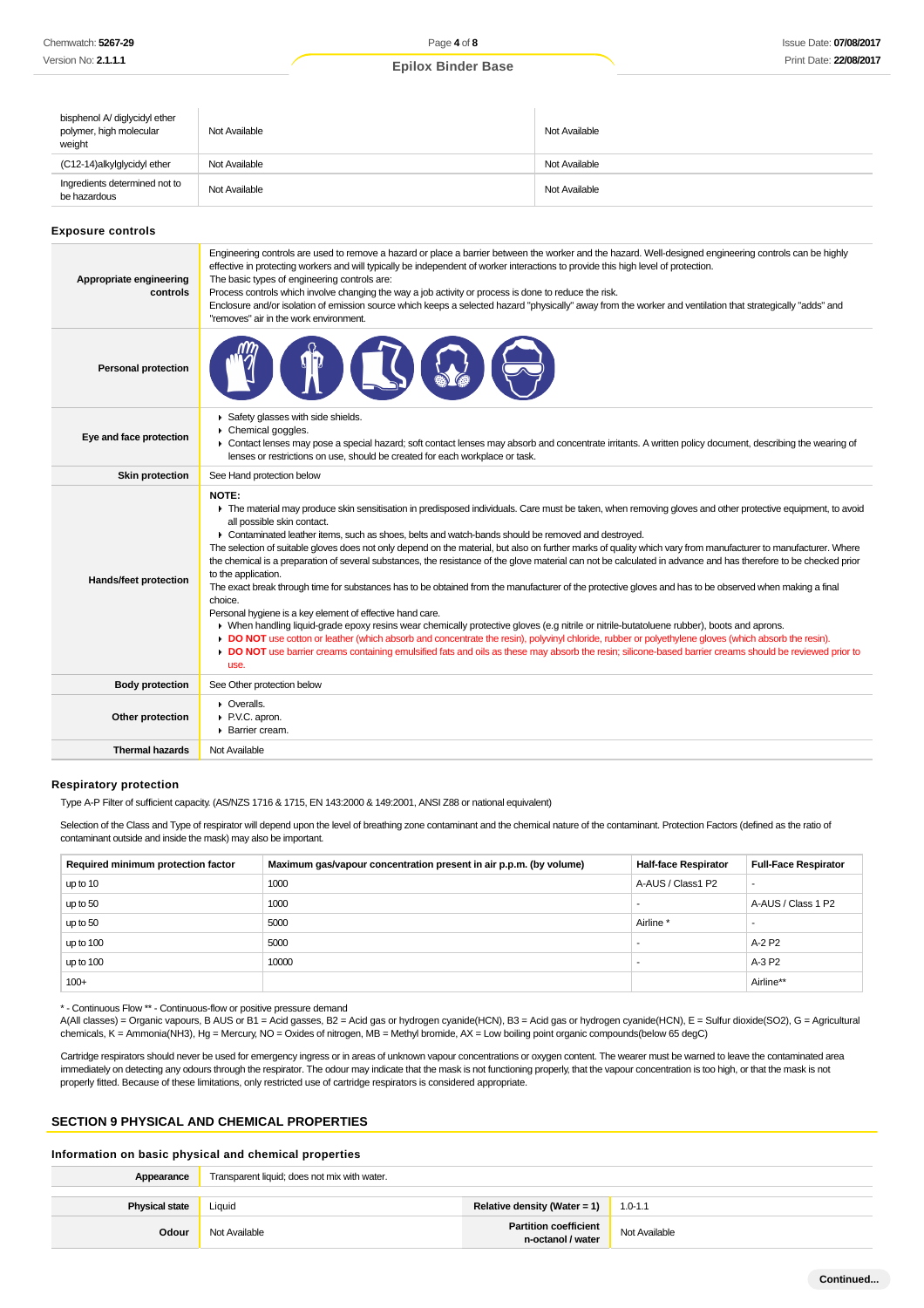# **Epilox Binder Base**

| <b>Odour threshold</b>                          | Not Available  | Auto-ignition temperature<br>(°C)      | Not Available  |
|-------------------------------------------------|----------------|----------------------------------------|----------------|
| pH (as supplied)                                | Not Applicable | Decomposition<br>temperature           | Not Available  |
| Melting point / freezing<br>point $(^{\circ}C)$ | Not Applicable | Viscosity (cSt)                        | Not Available  |
| Initial boiling point and<br>boiling range (°C) | Not Available  | Molecular weight (g/mol)               | Not Applicable |
| Flash point (°C)                                | >93            | <b>Taste</b>                           | Not Available  |
| <b>Evaporation rate</b>                         | Not Available  | <b>Explosive properties</b>            | Not Available  |
| Flammability                                    | Not Applicable | <b>Oxidising properties</b>            | Not Available  |
| Upper Explosive Limit (%)                       | Not Available  | Surface Tension (dyn/cm or<br>$mN/m$ ) | Not Available  |
| Lower Explosive Limit (%)                       | Not Available  | <b>Volatile Component (%vol)</b>       | Not Available  |
| Vapour pressure (kPa)                           | Negligible     | Gas group                              | Not Available  |
| Solubility in water (g/L)                       | Immiscible     | pH as a solution (1%)                  | Not Available  |
| Vapour density $(Air = 1)$                      | Not Available  | VOC g/L                                | Not Available  |

# **SECTION 10 STABILITY AND REACTIVITY**

| Reactivity                            | See section 7                                                                                                                        |
|---------------------------------------|--------------------------------------------------------------------------------------------------------------------------------------|
| <b>Chemical stability</b>             | • Unstable in the presence of incompatible materials.<br>▶ Product is considered stable.<br>Hazardous polymerisation will not occur. |
| Possibility of hazardous<br>reactions | See section 7                                                                                                                        |
| <b>Conditions to avoid</b>            | See section 7                                                                                                                        |
| Incompatible materials                | See section 7                                                                                                                        |
| Hazardous decomposition<br>products   | See section 5                                                                                                                        |

# **SECTION 11 TOXICOLOGICAL INFORMATION**

### **Information on toxicological effects**

| <b>Inhaled</b>                | There is some evidence to suggest that the material can cause respiratory irritation in some persons. The body's response to such irritation can cause further<br>lung damage.<br>Not normally a hazard due to non-volatile nature of product                                                                                                                                                                                                                                                                                                                            |                               |  |  |
|-------------------------------|--------------------------------------------------------------------------------------------------------------------------------------------------------------------------------------------------------------------------------------------------------------------------------------------------------------------------------------------------------------------------------------------------------------------------------------------------------------------------------------------------------------------------------------------------------------------------|-------------------------------|--|--|
| Ingestion                     | Ingestion may result in nausea, abdominal irritation, pain and vomiting                                                                                                                                                                                                                                                                                                                                                                                                                                                                                                  |                               |  |  |
| <b>Skin Contact</b>           | The material may cause moderate inflammation of the skin either following direct contact or after a delay of some time. Repeated exposure can cause contact<br>dermatitis which is characterised by redness, swelling and blistering.<br>Open cuts, abraded or irritated skin should not be exposed to this material<br>Entry into the blood-stream, through, for example, cuts, abrasions or lesions, may produce systemic injury with harmful effects. Examine the skin prior to the use<br>of the material and ensure that any external damage is suitably protected. |                               |  |  |
| Eye                           | There is evidence that material may produce eye irritation in some persons and produce eye damage 24 hours or more after instillation. Severe inflammation<br>may be expected with pain.                                                                                                                                                                                                                                                                                                                                                                                 |                               |  |  |
| <b>Chronic</b>                | Skin contact with the material is more likely to cause a sensitisation reaction in some persons compared to the general population.<br>There has been some concern that this material can cause cancer or mutations but there is not enough data to make an assessment.<br>Substance accumulation, in the human body, may occur and may cause some concern following repeated or long-term occupational exposure.<br>Glycidyl ethers can cause genetic damage and cancer.                                                                                                |                               |  |  |
|                               |                                                                                                                                                                                                                                                                                                                                                                                                                                                                                                                                                                          |                               |  |  |
| <b>Epilox Binder Base</b>     | <b>TOXICITY</b>                                                                                                                                                                                                                                                                                                                                                                                                                                                                                                                                                          | <b>IRRITATION</b>             |  |  |
|                               | Not Available                                                                                                                                                                                                                                                                                                                                                                                                                                                                                                                                                            | Not Available                 |  |  |
| bisphenol A/ diglycidyl ether | <b>TOXICITY</b>                                                                                                                                                                                                                                                                                                                                                                                                                                                                                                                                                          | <b>IRRITATION</b>             |  |  |
| polymer, high molecular       | dermal (rat) LD50: >1200 mg/kg <sup>[2]</sup>                                                                                                                                                                                                                                                                                                                                                                                                                                                                                                                            | Eye (rabbit): 100 mg - mild   |  |  |
| weight                        | Oral (rat) LD50: >1000 mg/kg <sup>[2]</sup>                                                                                                                                                                                                                                                                                                                                                                                                                                                                                                                              |                               |  |  |
|                               | <b>TOXICITY</b>                                                                                                                                                                                                                                                                                                                                                                                                                                                                                                                                                          | <b>IRRITATION</b>             |  |  |
|                               | Oral (rat) LD50: >10000 mg/kgt <sup>[2]</sup>                                                                                                                                                                                                                                                                                                                                                                                                                                                                                                                            | Eye (rabbit): mild [Ciba]     |  |  |
|                               |                                                                                                                                                                                                                                                                                                                                                                                                                                                                                                                                                                          | Skin (guinea pig): sensitiser |  |  |
| (C12-14)alkylglycidyl ether   |                                                                                                                                                                                                                                                                                                                                                                                                                                                                                                                                                                          | Skin (human): Irritant        |  |  |
|                               |                                                                                                                                                                                                                                                                                                                                                                                                                                                                                                                                                                          | Skin (human): non- sensitiser |  |  |
|                               |                                                                                                                                                                                                                                                                                                                                                                                                                                                                                                                                                                          | Skin (rabbit): moderate       |  |  |
|                               |                                                                                                                                                                                                                                                                                                                                                                                                                                                                                                                                                                          | Skin: Moderate                |  |  |
|                               |                                                                                                                                                                                                                                                                                                                                                                                                                                                                                                                                                                          |                               |  |  |

1. Value obtained from Europe ECHA Registered Substances - Acute toxicity 2.\* Value obtained from manufacturer's SDS. Unless otherwise specified data<br>extracted from RTECS - Register of Toxic Effect of chemical Substances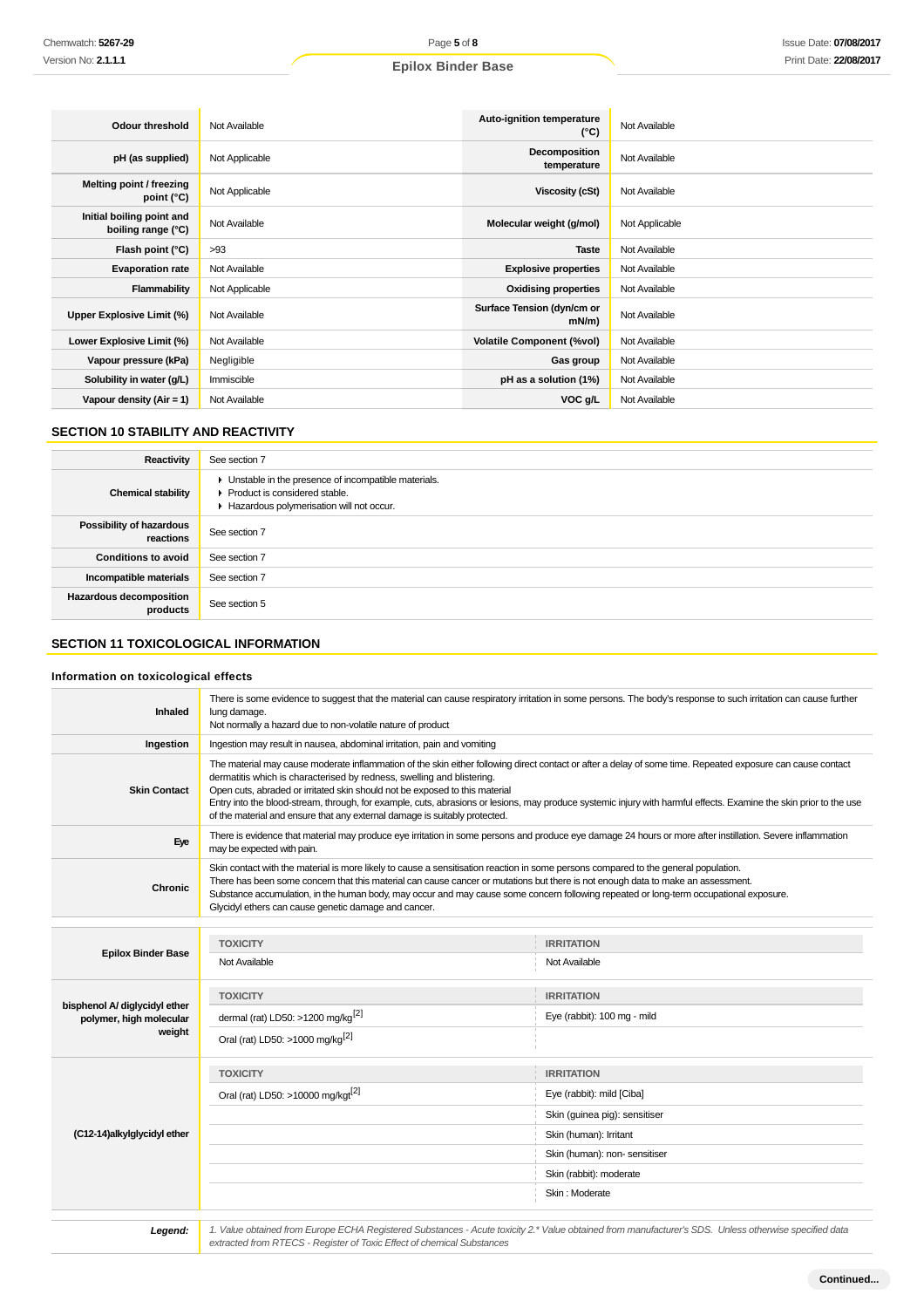| <b>BISPHENOL A/</b><br><b>DIGLYCIDYL ETHER</b><br>POLYMER, HIGH<br><b>MOLECULAR WEIGHT</b>                                                 | The chemical structure of hydroxylated diphenylalkanes or bisphenols consists of two phenolic rings joined together through a bridging carbon. This class of<br>endocrine disruptors that mimic oestrogens is widely used in industry, particularly in plastics<br>Bisphenol A (BPA) and some related compounds exhibit oestrogenic activity in human breast cancer cell line MCF-7, but there were remarkable differences in<br>activity. Several derivatives of BPA exhibited significant thyroid hormonal activity towards rat pituitary cell line GH3, which releases growth hormone in a thyroid<br>hormone-dependent manner. However, BPA and several other derivatives did not show such activity.<br>The material may produce severe irritation to the eye causing pronounced inflammation. Repeated or prolonged exposure to irritants may produce<br>conjunctivitis.<br>The material may cause skin irritation after prolonged or repeated exposure and may produce on contact skin redness, swelling, the production of vesicles,<br>scaling and thickening of the skin.<br>Animal testing over 13 weeks showed bisphenol A diglycidyl ether (BADGE) caused mild to moderate, chronic, inflammation of the skin.<br>Reproductive and Developmental Toxicity: Animal testing showed BADGE given over several months caused reduction in body weight but had no reproductive<br>effects.<br>Cancer-causing potential: It has been concluded that bisphenol A diglycidyl ether cannot be classified with respect to its cancer-causing potential in humans.<br>Genetic toxicity: Laboratory tests on genetic toxicity of BADGE have so far been negative.<br>for RTECS No: SL 6475000: (liquid grade) Equivocal tumourigen by RTECS criteria Somnolence, dyspnea, peritonitis |                                 |                                                                                                                                                                                                                     |
|--------------------------------------------------------------------------------------------------------------------------------------------|---------------------------------------------------------------------------------------------------------------------------------------------------------------------------------------------------------------------------------------------------------------------------------------------------------------------------------------------------------------------------------------------------------------------------------------------------------------------------------------------------------------------------------------------------------------------------------------------------------------------------------------------------------------------------------------------------------------------------------------------------------------------------------------------------------------------------------------------------------------------------------------------------------------------------------------------------------------------------------------------------------------------------------------------------------------------------------------------------------------------------------------------------------------------------------------------------------------------------------------------------------------------------------------------------------------------------------------------------------------------------------------------------------------------------------------------------------------------------------------------------------------------------------------------------------------------------------------------------------------------------------------------------------------------------------------------------------------------------------------------------------------------------------------|---------------------------------|---------------------------------------------------------------------------------------------------------------------------------------------------------------------------------------------------------------------|
| <b>BISPHENOL A/</b><br><b>DIGLYCIDYL ETHER</b><br>POLYMER, HIGH<br><b>MOLECULAR WEIGHT &amp;</b><br>(C12-14) ALKYLGLYCIDYL<br><b>ETHER</b> | The following information refers to contact allergens as a group and may not be specific to this product.<br>Contact allergies quickly manifest themselves as contact eczema, more rarely as urticaria or Quincke's oedema. The pathogenesis of contact eczema involves<br>a cell-mediated (T lymphocytes) immune reaction of the delayed type. Other allergic skin reactions, e.g. contact urticaria, involve antibody-mediated immune<br>reactions.                                                                                                                                                                                                                                                                                                                                                                                                                                                                                                                                                                                                                                                                                                                                                                                                                                                                                                                                                                                                                                                                                                                                                                                                                                                                                                                                 |                                 |                                                                                                                                                                                                                     |
| <b>Acute Toxicity</b>                                                                                                                      | ര                                                                                                                                                                                                                                                                                                                                                                                                                                                                                                                                                                                                                                                                                                                                                                                                                                                                                                                                                                                                                                                                                                                                                                                                                                                                                                                                                                                                                                                                                                                                                                                                                                                                                                                                                                                     | Carcinogenicity                 | $\circledcirc$                                                                                                                                                                                                      |
| <b>Skin Irritation/Corrosion</b>                                                                                                           | ✔                                                                                                                                                                                                                                                                                                                                                                                                                                                                                                                                                                                                                                                                                                                                                                                                                                                                                                                                                                                                                                                                                                                                                                                                                                                                                                                                                                                                                                                                                                                                                                                                                                                                                                                                                                                     | Reproductivity                  | $\circledcirc$                                                                                                                                                                                                      |
| <b>Serious Eye</b><br>Damage/Irritation                                                                                                    | ✓                                                                                                                                                                                                                                                                                                                                                                                                                                                                                                                                                                                                                                                                                                                                                                                                                                                                                                                                                                                                                                                                                                                                                                                                                                                                                                                                                                                                                                                                                                                                                                                                                                                                                                                                                                                     | <b>STOT - Single Exposure</b>   | $\circledcirc$                                                                                                                                                                                                      |
| <b>Respiratory or Skin</b><br>sensitisation                                                                                                | v                                                                                                                                                                                                                                                                                                                                                                                                                                                                                                                                                                                                                                                                                                                                                                                                                                                                                                                                                                                                                                                                                                                                                                                                                                                                                                                                                                                                                                                                                                                                                                                                                                                                                                                                                                                     | <b>STOT - Repeated Exposure</b> | O                                                                                                                                                                                                                   |
| Mutagenicity                                                                                                                               | ∾                                                                                                                                                                                                                                                                                                                                                                                                                                                                                                                                                                                                                                                                                                                                                                                                                                                                                                                                                                                                                                                                                                                                                                                                                                                                                                                                                                                                                                                                                                                                                                                                                                                                                                                                                                                     | <b>Aspiration Hazard</b>        | $\circ$                                                                                                                                                                                                             |
|                                                                                                                                            |                                                                                                                                                                                                                                                                                                                                                                                                                                                                                                                                                                                                                                                                                                                                                                                                                                                                                                                                                                                                                                                                                                                                                                                                                                                                                                                                                                                                                                                                                                                                                                                                                                                                                                                                                                                       | Legend:                         | $\blacktriangleright$ - Data available but does not fill the criteria for classification<br>$\blacktriangleright$ - Data available to make classification<br>$\bigcirc$ - Data Not Available to make classification |

# **SECTION 12 ECOLOGICAL INFORMATION**

### **Toxicity**

| <b>Epilox Binder Base</b>         | <b>ENDPOINT</b>                                                                                                                                                                                                                                                                                                                                                                                 | <b>TEST DURATION (HR)</b> | <b>SPECIES</b>                | <b>VALUE</b>     | <b>SOURCE</b>    |
|-----------------------------------|-------------------------------------------------------------------------------------------------------------------------------------------------------------------------------------------------------------------------------------------------------------------------------------------------------------------------------------------------------------------------------------------------|---------------------------|-------------------------------|------------------|------------------|
|                                   | Not<br>Available                                                                                                                                                                                                                                                                                                                                                                                | Not Available             | Not Available                 | Not<br>Available | Not<br>Available |
|                                   | <b>ENDPOINT</b>                                                                                                                                                                                                                                                                                                                                                                                 | <b>TEST DURATION (HR)</b> | <b>SPECIES</b>                | VALUE            | <b>SOURCE</b>    |
| bisphenol A/ diglycidyl ether     | <b>LC50</b>                                                                                                                                                                                                                                                                                                                                                                                     | 96                        | Fish                          | $1.2$ mg/L       | 2                |
| polymer, high molecular<br>weight | <b>EC50</b>                                                                                                                                                                                                                                                                                                                                                                                     | 72                        | Algae or other aquatic plants | $9.4$ mg/L       | $\overline{2}$   |
|                                   | <b>NOEC</b>                                                                                                                                                                                                                                                                                                                                                                                     | 72                        | Algae or other aquatic plants | $2.4$ mg/L       | 2                |
|                                   | <b>ENDPOINT</b>                                                                                                                                                                                                                                                                                                                                                                                 | <b>TEST DURATION (HR)</b> | <b>SPECIES</b>                | <b>VALUE</b>     | <b>SOURCE</b>    |
| (C12-14)alkylglycidyl ether       | Not<br>Available                                                                                                                                                                                                                                                                                                                                                                                | Not Available             | Not Available                 | Not<br>Available | Not<br>Available |
|                                   |                                                                                                                                                                                                                                                                                                                                                                                                 |                           |                               |                  |                  |
| Legend:                           | Extracted from 1. IUCLID Toxicity Data 2. Europe ECHA Registered Substances - Ecotoxicological Information - Aquatic Toxicity 3. EPIWIN Suite V3.12<br>(QSAR) - Aquatic Toxicity Data (Estimated) 4. US EPA, Ecotox database - Aquatic Toxicity Data 5. ECETOC Aquatic Hazard Assessment Data 6. NITE<br>(Japan) - Bioconcentration Data 7. METI (Japan) - Bioconcentration Data 8. Vendor Data |                           |                               |                  |                  |

Toxic to aquatic organisms, may cause long-term adverse effects in the aquatic environment.

Do NOT allow product to come in contact with surface waters or to intertidal areas below the mean high water mark. Do not contaminate water when cleaning equipment or disposing of equipment wash-waters.

Wastes resulting from use of the product must be disposed of on site or at approved waste sites. **DO NOT** discharge into sewer or waterways.

### **Persistence and degradability**

| Ingredient | Persistence: Water/Soil               | Persistence: Air                      |  |
|------------|---------------------------------------|---------------------------------------|--|
|            | No Data available for all ingredients | No Data available for all ingredients |  |

### **Bioaccumulative potential**

| <b>BIOGOOGIIIGIGII</b> vo potoiittigi |                                       |  |  |
|---------------------------------------|---------------------------------------|--|--|
| Ingredient                            | <b>Bioaccumulation</b>                |  |  |
|                                       | No Data available for all ingredients |  |  |
| Mobility in soil                      |                                       |  |  |

| Ingredient | <b>Mobility</b>                       |  |
|------------|---------------------------------------|--|
|            | No Data available for all ingredients |  |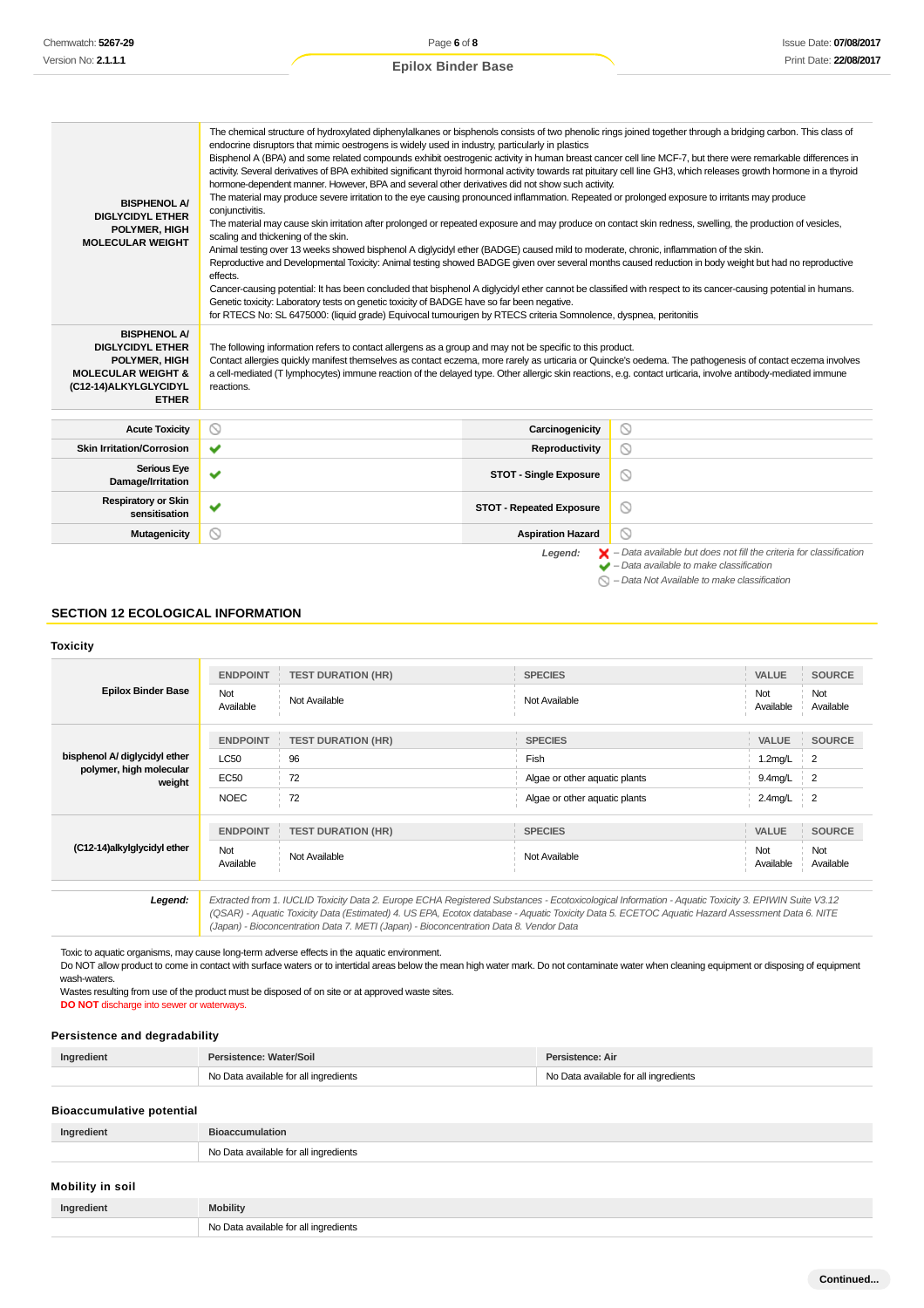# **SECTION 13 DISPOSAL CONSIDERATIONS**

| Waste treatment methods                |                                                                                                                                                                                                                                                                                                                                                                                                                                                                                                                                                                                                                                                                                                                                                                                                                                                                                                                                                                                                                                                                                                                                 |  |
|----------------------------------------|---------------------------------------------------------------------------------------------------------------------------------------------------------------------------------------------------------------------------------------------------------------------------------------------------------------------------------------------------------------------------------------------------------------------------------------------------------------------------------------------------------------------------------------------------------------------------------------------------------------------------------------------------------------------------------------------------------------------------------------------------------------------------------------------------------------------------------------------------------------------------------------------------------------------------------------------------------------------------------------------------------------------------------------------------------------------------------------------------------------------------------|--|
| <b>Product / Packaging</b><br>disposal | • Containers may still present a chemical hazard/danger when empty.<br>▶ Return to supplier for reuse/ recycling if possible.<br>Otherwise:<br>If container can not be cleaned sufficiently well to ensure that residuals do not remain or if the container cannot be used to store the same product, then<br>puncture containers, to prevent re-use, and bury at an authorised landfill.<br>• Where possible retain label warnings and SDS and observe all notices pertaining to the product.<br>DO NOT allow wash water from cleaning or process equipment to enter drains.<br>It may be necessary to collect all wash water for treatment before disposal.<br>In all cases disposal to sewer may be subject to local laws and regulations and these should be considered first.<br>$\triangleright$ Where in doubt contact the responsible authority.<br>► Recycle wherever possible or consult manufacturer for recycling options.<br>• Consult State Land Waste Authority for disposal.<br>▶ Bury or incinerate residue at an approved site.<br>▶ Recycle containers if possible, or dispose of in an authorised landfill. |  |

# **SECTION 14 TRANSPORT INFORMATION**

| <b>Labels Required</b>       |                                                                                                                             |  |  |
|------------------------------|-----------------------------------------------------------------------------------------------------------------------------|--|--|
|                              |                                                                                                                             |  |  |
| <b>Marine Pollutant</b>      |                                                                                                                             |  |  |
| <b>HAZCHEM</b>               | $-3Z$                                                                                                                       |  |  |
| Land transport (ADG)         |                                                                                                                             |  |  |
| <b>UN number</b>             | 3082                                                                                                                        |  |  |
| UN proper shipping name      | ENVIRONMENTALLY HAZARDOUS SUBSTANCE, LIQUID, N.O.S. (contains bisphenol A/ diglycidyl ether polymer, high molecular weight) |  |  |
| Transport hazard class(es)   | 9<br>Class<br>Not Applicable<br>Subrisk                                                                                     |  |  |
| Packing group                | Ш                                                                                                                           |  |  |
| <b>Environmental hazard</b>  | Environmentally hazardous                                                                                                   |  |  |
| Special precautions for user | 274 331 335 375 AU01<br>Special provisions<br>5L<br>Limited quantity                                                        |  |  |
|                              | Environmentally Hazardous Substances meeting the descriptions of UN 3077 or UN 3082                                         |  |  |

are not subject to this Code when transported by road or rail in;

(a) packagings;

(b) IBCs; or

(c) any other receptacle not exceeding 500 kg(L). - Australian Special Provisions (SP AU01) - ADG Code 7th Ed.

# **Air transport (ICAO-IATA / DGR)**

| UN number                    | 3082                                                                                                                                                                                                                                                                                        |                                                                 |  |
|------------------------------|---------------------------------------------------------------------------------------------------------------------------------------------------------------------------------------------------------------------------------------------------------------------------------------------|-----------------------------------------------------------------|--|
| UN proper shipping name      | Environmentally hazardous substance, liquid, n.o.s. * (contains bisphenol A/ diglycidyl ether polymer, high molecular weight)                                                                                                                                                               |                                                                 |  |
| Transport hazard class(es)   | <b>ICAO/IATA Class</b><br>9<br>ICAO / IATA Subrisk<br>Not Applicable<br>9L<br><b>ERG Code</b>                                                                                                                                                                                               |                                                                 |  |
| Packing group                | Ш                                                                                                                                                                                                                                                                                           |                                                                 |  |
| <b>Environmental hazard</b>  | Environmentally hazardous                                                                                                                                                                                                                                                                   |                                                                 |  |
| Special precautions for user | Special provisions<br>Cargo Only Packing Instructions<br>Cargo Only Maximum Qty / Pack<br>Passenger and Cargo Packing Instructions<br>Passenger and Cargo Maximum Qty / Pack<br>Passenger and Cargo Limited Quantity Packing Instructions<br>Passenger and Cargo Limited Maximum Qty / Pack | A97 A158 A197<br>964<br>450 L<br>964<br>450L<br>Y964<br>30 kg G |  |